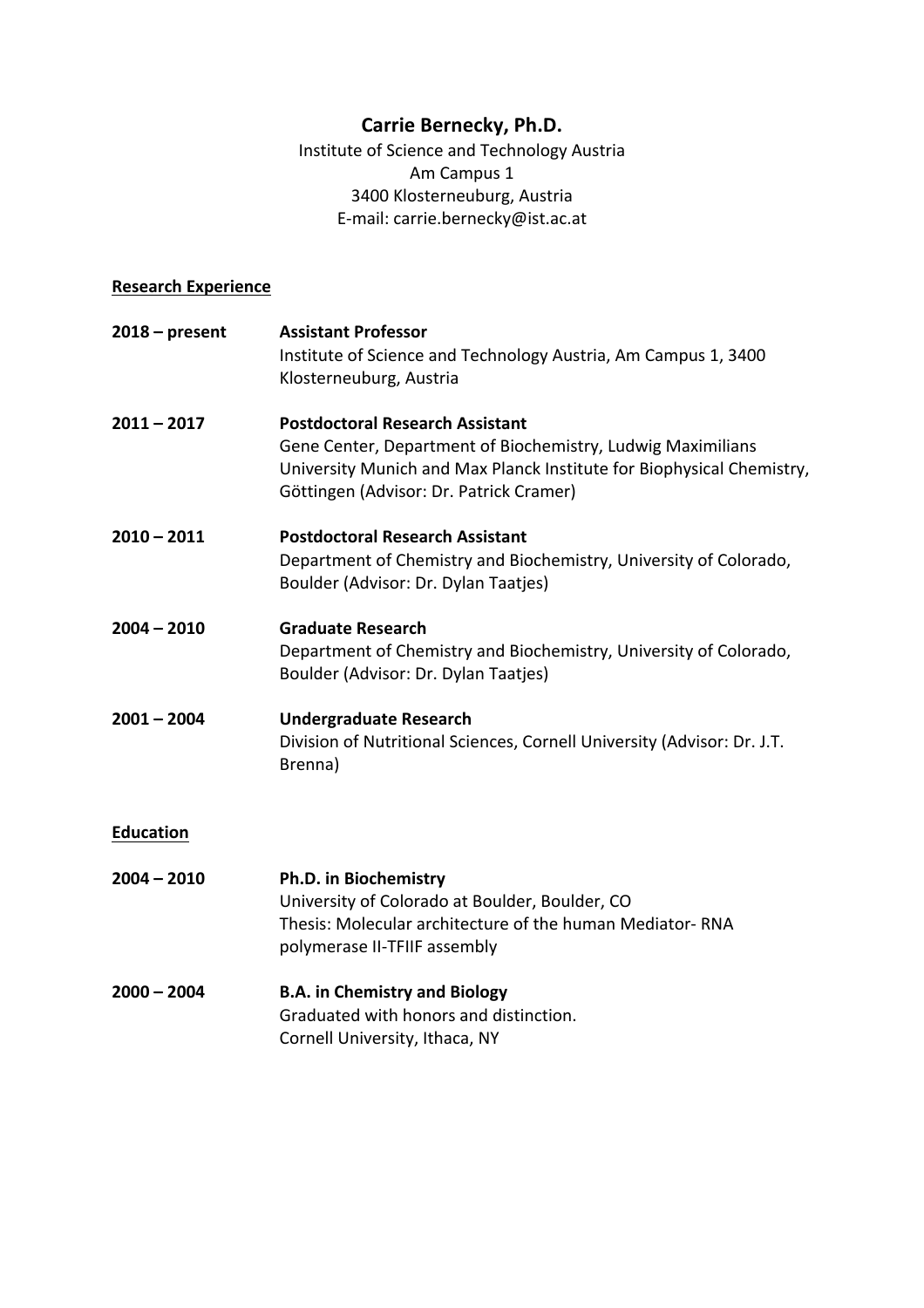## **Awards and Fellowships**

| $2012 - 2014$ | Humboldt Research Fellowship                         |
|---------------|------------------------------------------------------|
| $2005 - 2007$ | NIH Molecular Biophysics Training Grant              |
| $2000 - 2004$ | Dean's List Cornell University                       |
| 2004          | Merck Index Award                                    |
| 2002          | Hughes Undergraduate Research Scholar (Cornell-HHMI) |

## **Publications**

Bernecky C, Plitzko JM, Cramer P. Structure of a transcribing RNA polymerase II-DSIF complex reveals a multidentate DNA-RNA clamp. *Nat Struc Mol Biol.* 2017 Sep 11. doi: 10.1038/nsmb.3465.

Xu Y, Bernecky C, Lee CT, Maier KC, Schwalb B, Tegunov D, Plitzko JM, Urlaub H, Cramer P. Architecture of the RNA polymerase II-Paf1C-TFIIS transcription elongation complex. *Nat Commun*. 2017 Jun 6;8:15741. doi: 10.1038/ncomms15741.

Engel C, Gubbey T, Neyer S, Sainsbury S, Oberthuer C, Baejen C, Bernecky C, Cramer P. Structural Basis of RNA Polymerase I Transcription Initiation. *Cell*. 2017 Mar 23;169(1):120-131.e22. doi: 10.1016/j.cell.2017.03.003.

Bernecky C, Herzog F, Baumeister W, Plitzko JM, Cramer P. Structure of transcribing mammalian RNA polymerase II. *Nature*. 2016 Jan 28;529(7587):551-4. doi: 10.1038/nature16482.

Sainsbury S\*, Bernecky C\*, Cramer P. Structural basis of transcription initiation by RNA polymerase II. \*These authors contributed equally to this work. *Nat Rev Mol Cell Biol.* 2015 Mar;16(3):129-43. doi: 10.1038/nrm3952.

Bernecky C, Cramer P. Struggling to let go: a non-coding RNA directs its own extension and destruction. *EMBO J*. 2013 Mar 20;32(6):771-2. doi: 10.1038/emboj.2013.36.

Bernecky C, Taatjes DJ. Activator-mediator binding stabilizes RNA polymerase II orientation within the human mediator-RNA polymerase II-TFIIF assembly. *J Mol Biol*. 2012 Apr 13;417(5):387-94. doi: 10.1016/j.jmb.2012.02.014.

Bernecky C, Grob P, Ebmeier CC, Nogales E, Taatjes DJ. Molecular architecture of the human Mediator-RNA polymerase II-TFIIF assembly. *PLoS Biol.* 2011 Mar 9(3): e1000603. doi: 10.1371/journal.pbio.1000603.

Meyer KD, Lin SC, Bernecky C, Gao Y, Taatjes DJ. p53 activates transcription by directing structural shifts in Mediator. Nat Struct Mol Biol. 2010 Jun;17(6):753-60. doi: 10.1038/nsmb.1816.